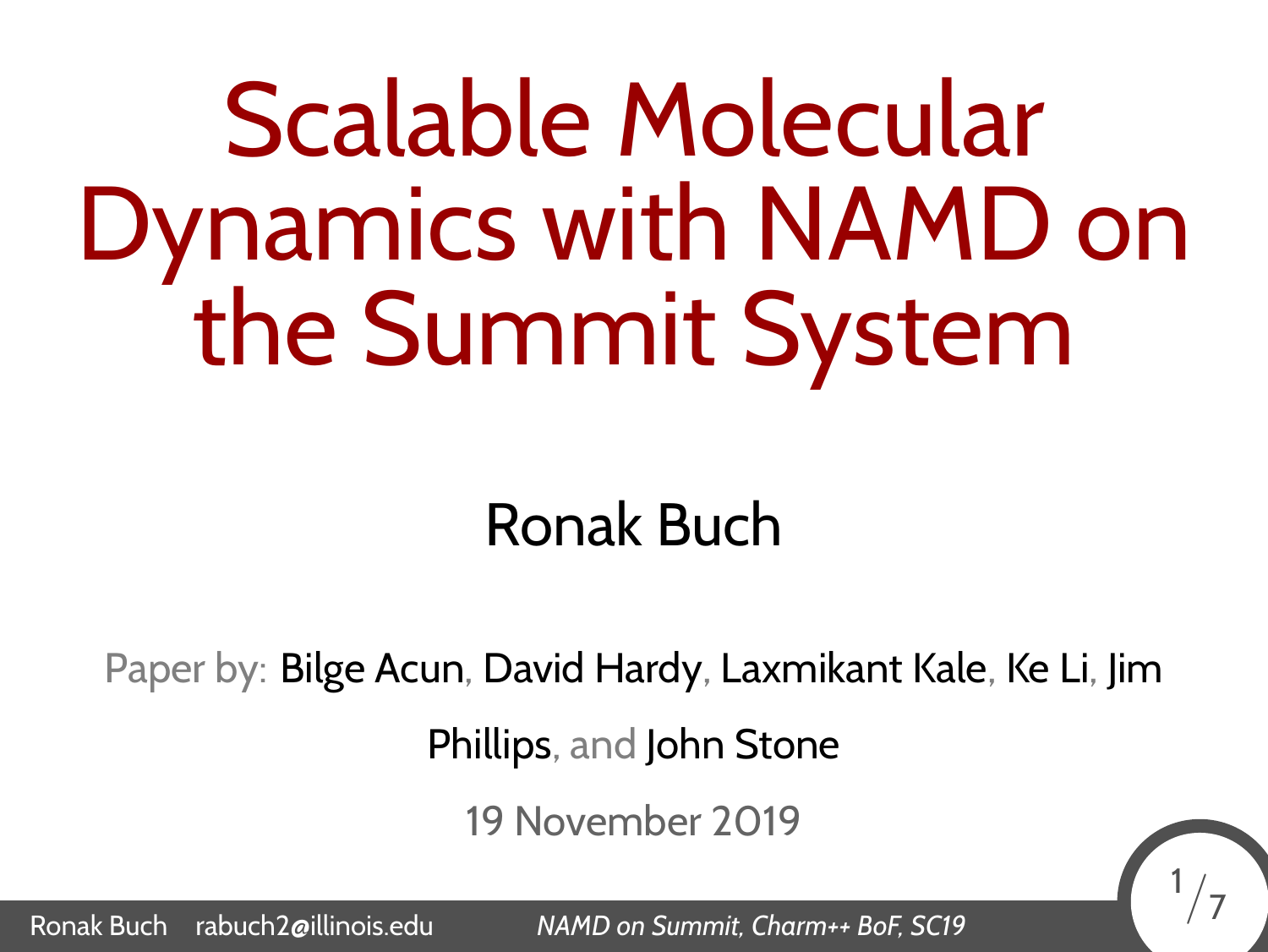## Changes for Summit

- *•* Data layout for GPU and CPU vectorization
- *•* Move integration to GPU
- *•* Improvements to PAMI layer
- *•* Intra-node load balancing
- *•* Algorithmic improvements to NAMD

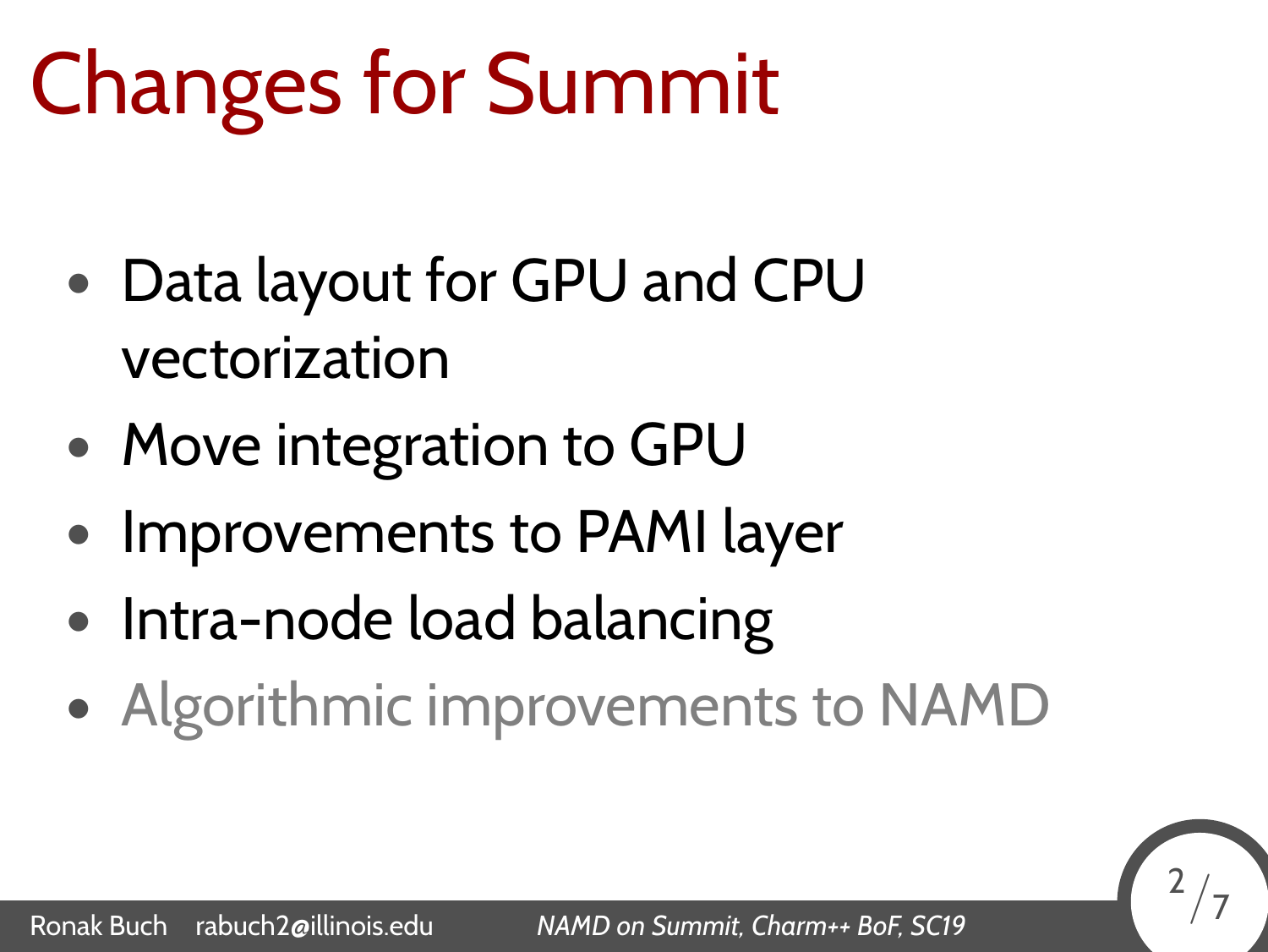## Data layout for Vectorization

- *•* Vectorization critical for high performance on GPUs and modern CPUs
- *•* Originally, NAMD used array-of-structures layout
	- *◦* Eased development, customization
- *•* For performance, switched to structure-of-arrays
	- *◦* Data fields now contiguous across objects
	- *◦* Allows for SIMD execution

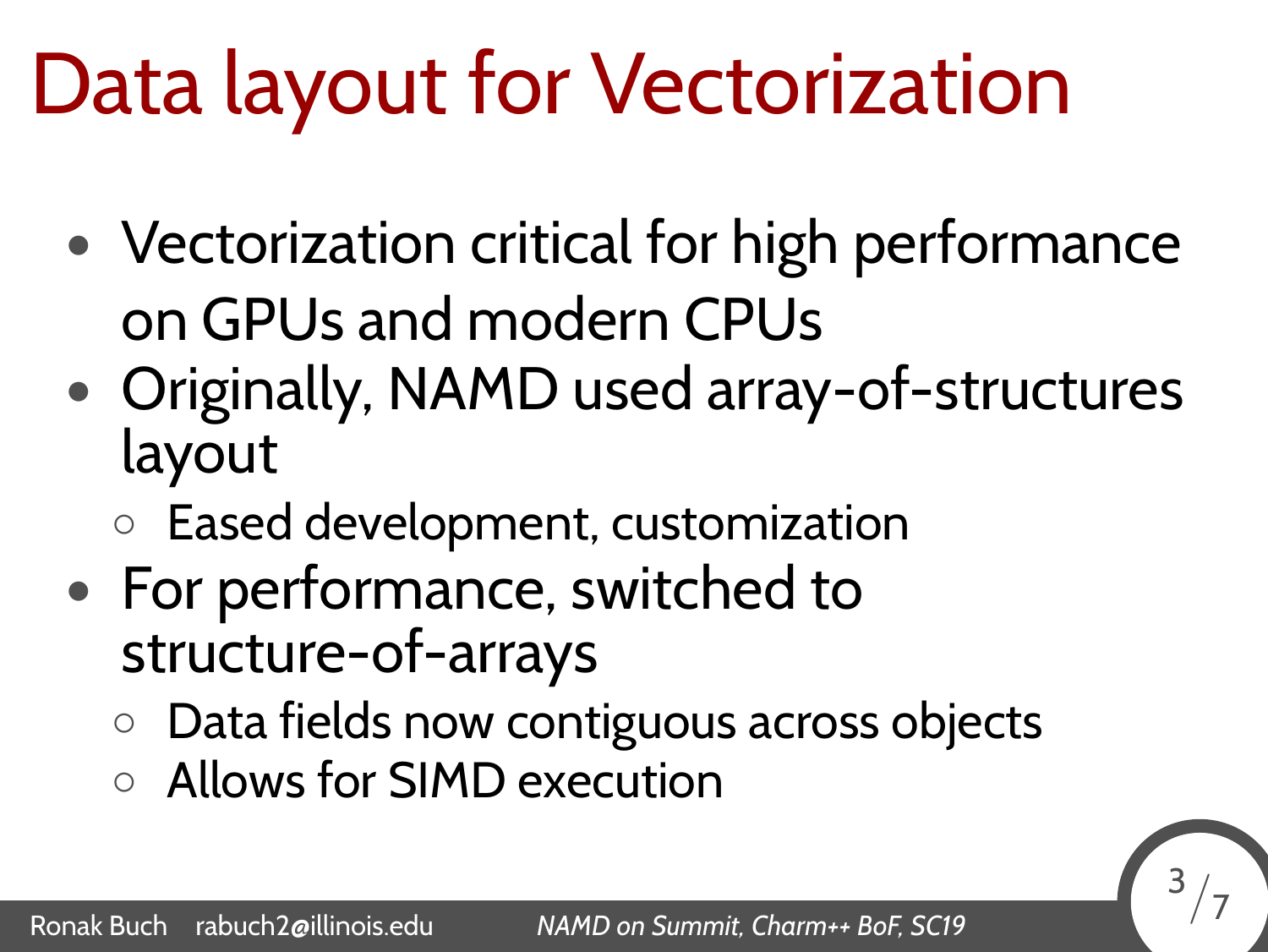# GPU Integrator

| <b>NAMD Phase</b>    | <b>Time Spent</b> |
|----------------------|-------------------|
| Non-bonded forces    | 90%               |
| Long-range forces    | 5%                |
| <b>Bonded forces</b> | 2%                |
| <b>Exclusions</b>    | 2%                |
| Integration          | $1\%$             |

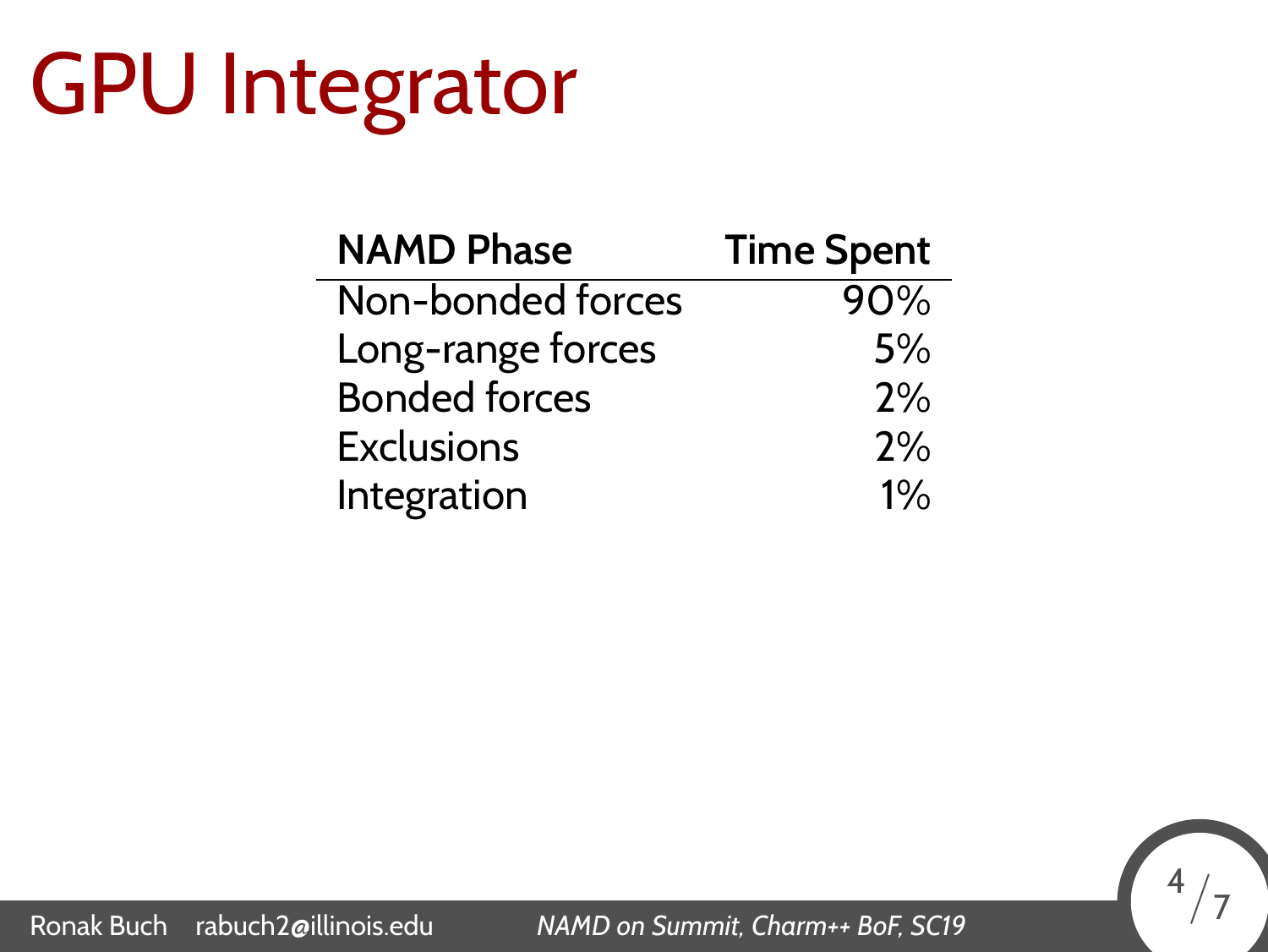## GPU Integrator

| <b>NAMD Phase</b>    | <b>Time Spent</b> |
|----------------------|-------------------|
| Non-bonded forces    | 90%               |
| Long-range forces    | 5%                |
| <b>Bonded forces</b> | 2%                |
| <b>Exclusions</b>    | 2%                |
| Integration          | $1\%$             |

GPU Work, CPU Work

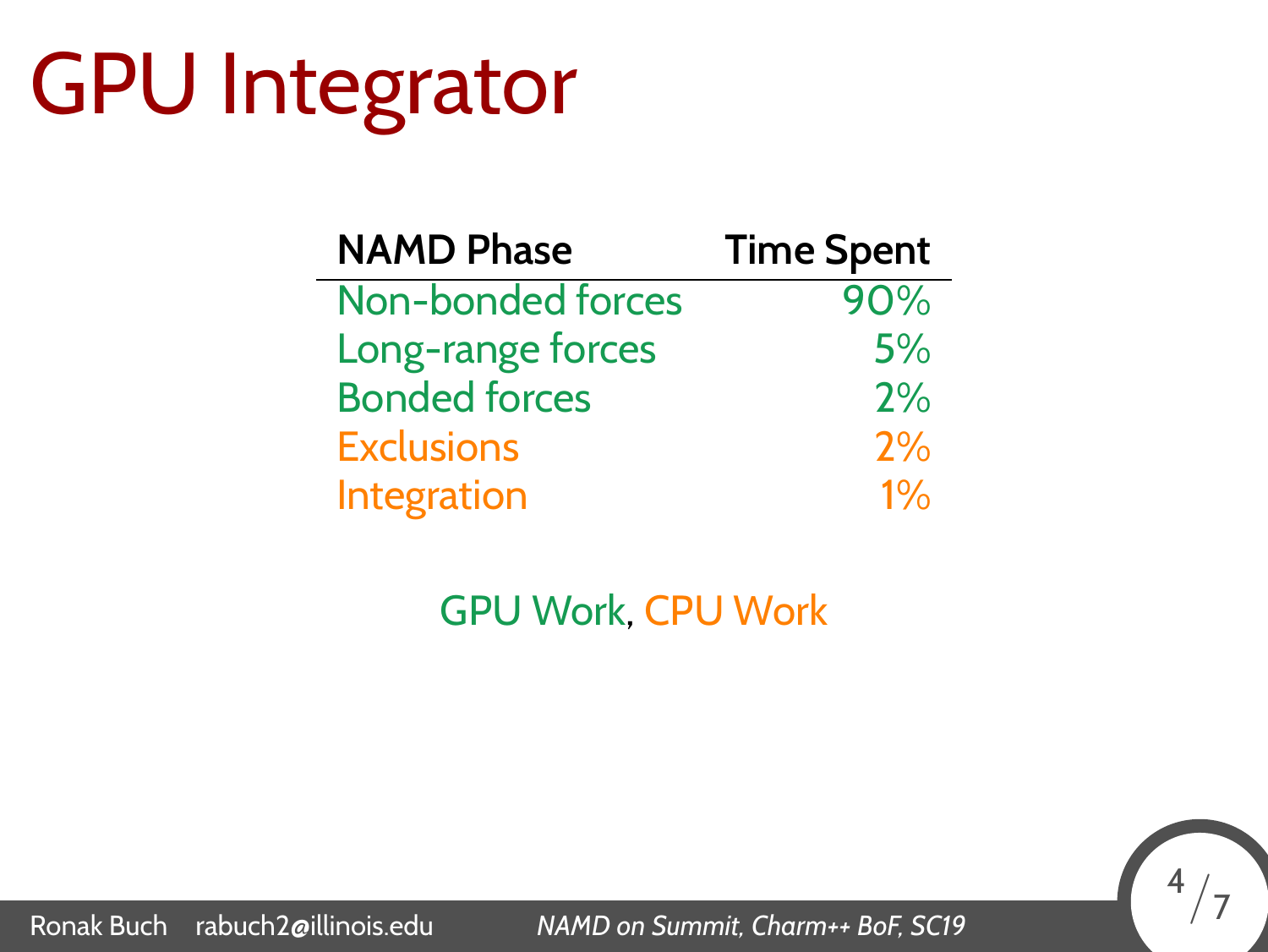## GPU Integrator

| <b>NAMD Phase</b>    | <b>Time Spent</b> |
|----------------------|-------------------|
| Non-bonded forces    | 90%               |
| Long-range forces    | 5%                |
| <b>Bonded forces</b> | 2%                |
| <b>Exclusions</b>    | 2%                |
| Integration          | $1\%$             |

#### GPU Work, CPU Work

Voltas are so fast that what was once 1% of work now takes majority of time *⇒* Move integration step to GPU

```
Ronak Buch rabuch2@illinois.edu NAMD on Summit, Charm++ BoF, SC19 4/7
```
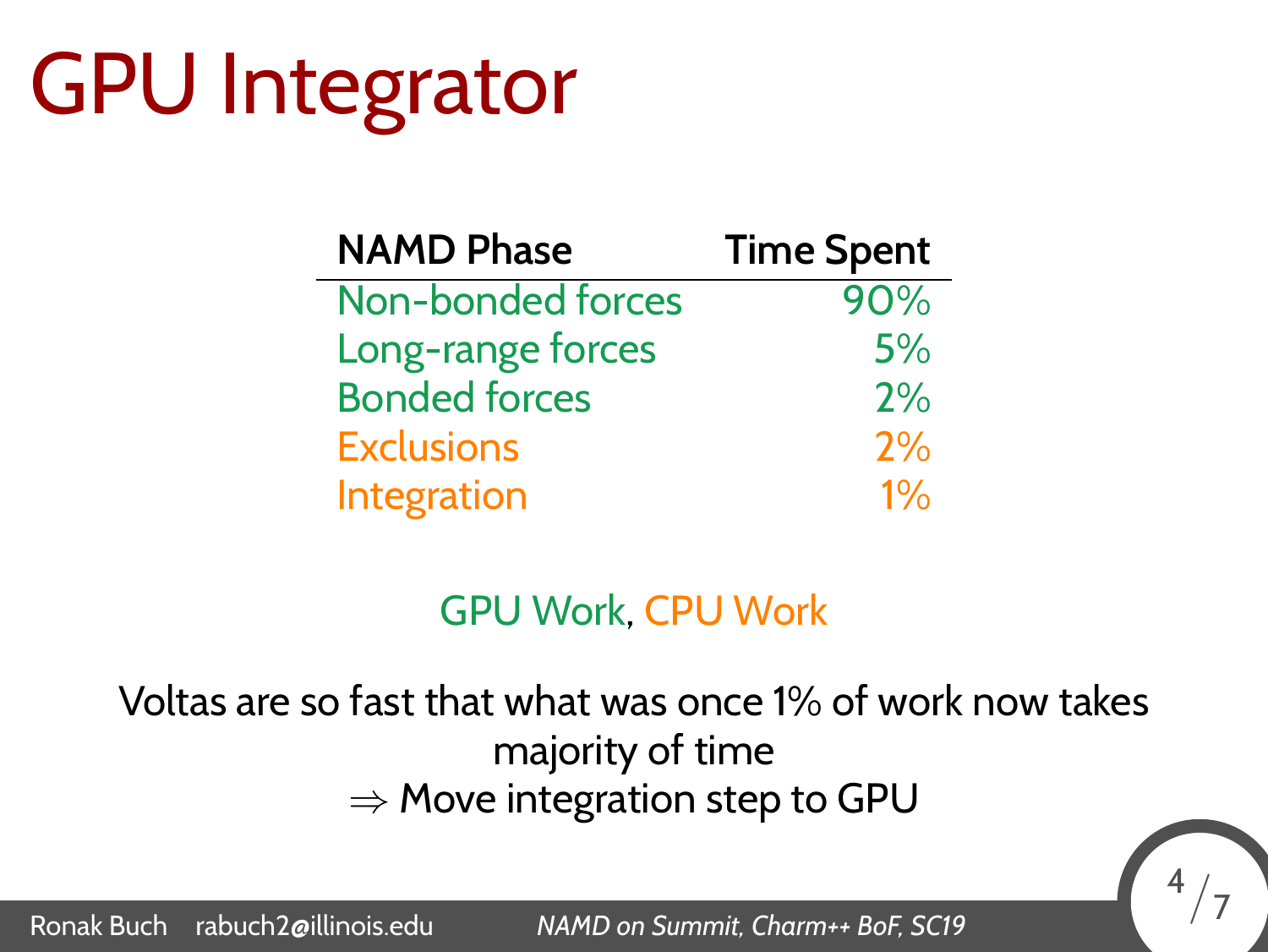## PAMI Layer



Modified existing Charm++ PAMI layer for Blue Gene to support Summit network

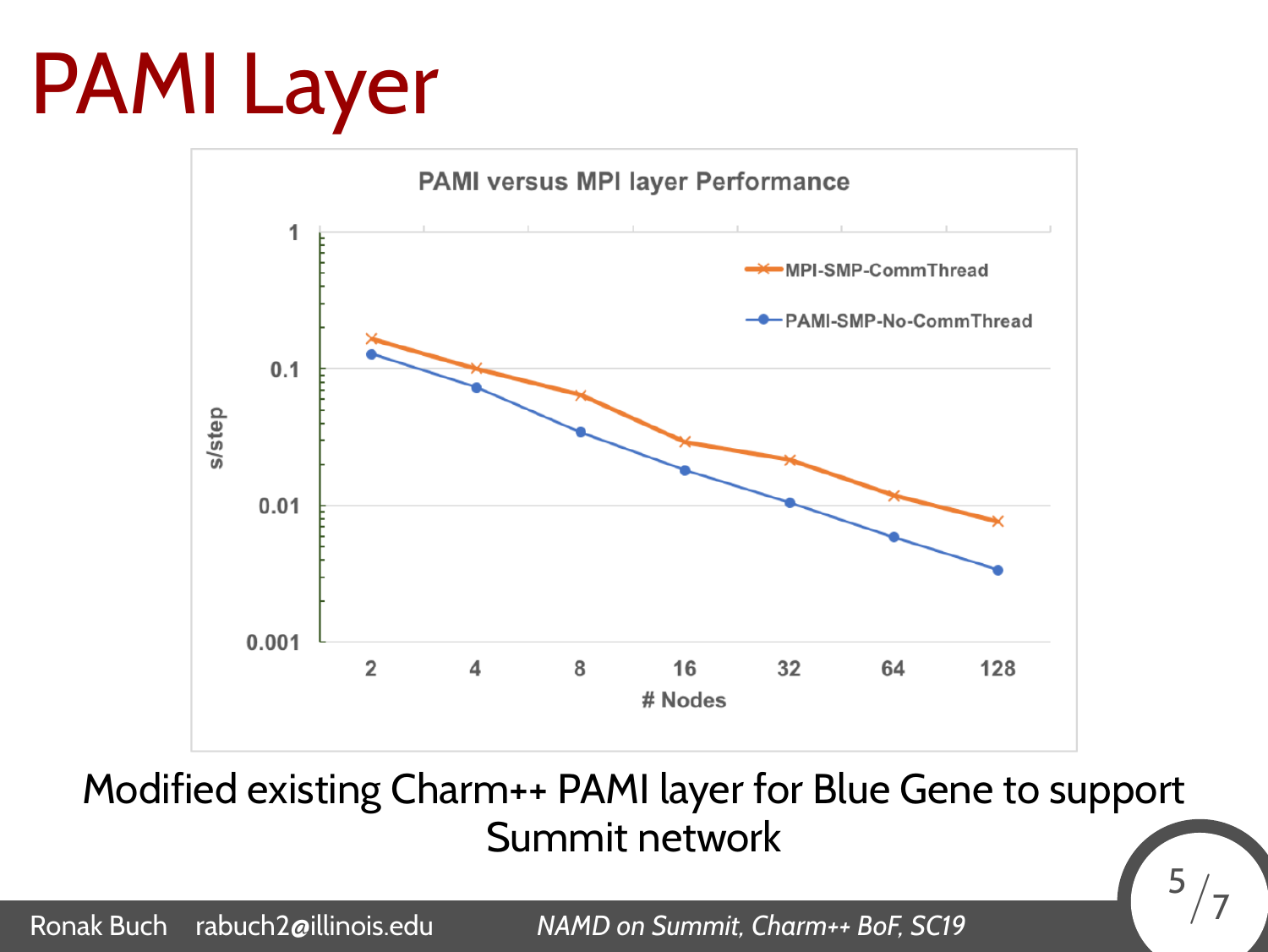#### Intra-Node Load Balancing

- *•* To prepare for GPU transfer, CPU copies bonded force data to contiguous memory *◦* In some cases, was done serially
- *•* Became bottleneck for certain workloads
- *•* Parallelized using CkLoop
- *•* Improved total runtime by up to 1%